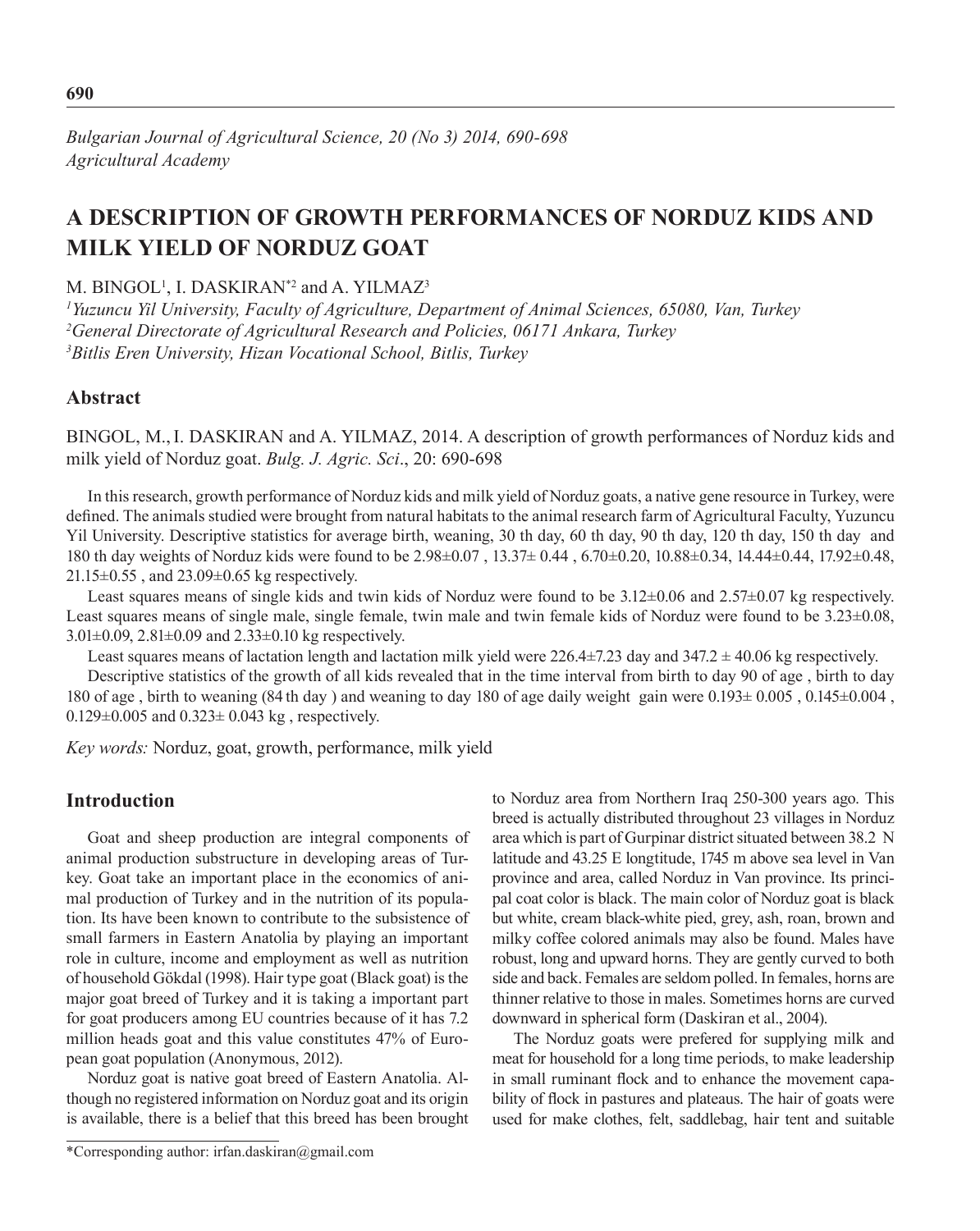socks and shawl for winter. The kidded doe provides a milk for the family after kids are weaned and the male kids are sold or slaughtered at the age of five to six months whereas females are maintained for up to four to six lactations. The milk of goats are consumed by household or processed into local herby cheese.

This study was carried out to identify growth performance of Norduz kids and milk yield of Norduz goats.

## **Material and Methods**

This study was carried out on 39 Norduz goats and 53 Norduz kids kept at the Research Farm of Agricultural Faculty in Yüzüncü Yıl University of Van in Turkey. Animals were fed clover hay or straw in winter and a few concentrate mixture during the last days of gestation in late-winter. During the grazing season, animals were grazed on pasture and fed *adlibitum* clover hay after the daily grazing. The kids were born from February to March. After the parturition, live weights of kids were recorded. Records were taken be weekly. The kids were kept with their dams for 15-20 days after which they were separated from their dams and suckled twice a day until the weaning. Kids were weaned at an average 84 days of age. After mid-April, does were grazed on pastures. Milk yield was individually recorded twice a daily (morning and evening) at fortnightly intervals until the end of the lactations. The first control day record was obtained within 7 days from kidding. The lactation milk yield and lactation length were estimated from data recorded two weekly intervals according to the procedure reported by Kaymakçı & Sönmez (1992) as follows;

Lactation milk yield (l) = a. 
$$
\sum_{i=1}^{n} k_i
$$
 - (a/2 - A).  $k_1$ 

Lactation length (day) =  $n.a - (a/2-A)$ ,

Where:

- a= control interval (day),
- n = number of control,
- $k =$  milk yield at any control day (1),

 $A =$  period from kidding to first individual control (day),

 $k_1$  = milk yield record at first individual control (1).

The data on body weights after parturition, lactation milk yield and lactation length were analysed for the effects of age, year and random effect due to residual error using leastsquares procedures (SAS, 1998). Significant differences between means were detected by using Duncan's multiple range tests (Duncan, 1955).

## **Results**

Descriptive statistics for some time interval live weight of Norduz kids are presented in Table 1. Average of birth weight, weaning weight, 30th day weight, 60th day weight,

90th day weight, 120th day weight, 150th day weight and 180th day weight of Norduz kids were 2.98±0.07, 13.37±0.44, 6.70 $\pm$ 0.20, 10.88 $\pm$ 0.34, 14.44 $\pm$ 0.44, 17.92 $\pm$ 0.48, 21.15 $\pm$ 0.55 and 23.09±0.65 kg, respectively.

Least squares means for some time interval live weight of Norduz kids are presented in Table 2. The summary of variance analysis is shown in Table 1. There was a significant effect of dam age on the birth weight, 30th day weight, 60th day weight ( $p \le 0.01$ ), 90th day weight and 120th day weight. While there was not effect of dam age the other live weight period. Sex and birth type were significant effect on all live weight period ( $p$ < 0.01). But year was significant effect only 30th day weight period. The mean birth weight (2.98±0.07 kg) in this study were higher than those found by Soysal (2010) for Anatolian Black goat (2.5-2.6 kg) and Alpine kids (2.84 kg) found by Mello et al. (1996). But for Alpine kids (3.65 kg) and for Toggenburg (3.38 kg) found by McManus et al. (2008) higher than found this research. Mean weights of animals born as singles were heavier (3.12 kg) than born as twins (2.57 kg). This is in agreement with Sousa et al. (1990), Silva et al. (1993, 1994) and Gebrulul et al. (1994). Males were significantly heavier (3.02 kg) than females (2.67 kg) at birth and this results similar with Silva et al. (1994) and Figueiredo et al. (1982). On the other hand same results coincide with those found by Medeiros et al. (1992) Khan and Sahni (1983) and they did not find differences between the sexes for birth weight in goats.

In the time period 90th day of age that important period of growth was found 14.44±0.44 kg. This value is lower than those found by Kutchtik and Sedlackova (2005) for Brown Short-haired breed (19.52 kg), for Saanen kids (17.4 kg) found by Freits et al. (2004). Otherwise same value higher and coincide with than those found by Şimşek and Bayraktar (2006) for pure Saanen and pure Saanen  $\times$  Anatolian Black goat (9.87–15.83 kg).

Least squares means for some time interval live weight of Norduz kids are presented in Table 2. The summary of variance analysis is in the Table 1. There was a significant effect of dam age on the birth weight,  $30<sup>th</sup>$  day weight,  $60<sup>th</sup>$  day weight ( $p \le 0.01$ ),  $90<sup>th</sup>$  day weight and  $120<sup>th</sup>$  day weight. While there was not effect of dam age the other live weight period. Sex and birth type was significant effect on all live weight period ( $p$ < 0.01). But Year was significant effect only 30<sup>th</sup> day weight period.The mean birth weight (2.98±0.07 kg) in this study were higher than those found by Soysal (2010) for other Anatolian Black goat (2.5-2.6 kg) and for Alpine kids (2.84 kg) found by Mello et al. (1996) While for Saanen (3.02 kg) were similar to found in this study. However, for Alpine kids (3.65 kg) and for Toggenburg (3.38 kg) found by McManus et al. (2008) higher than found this research. Mean weights of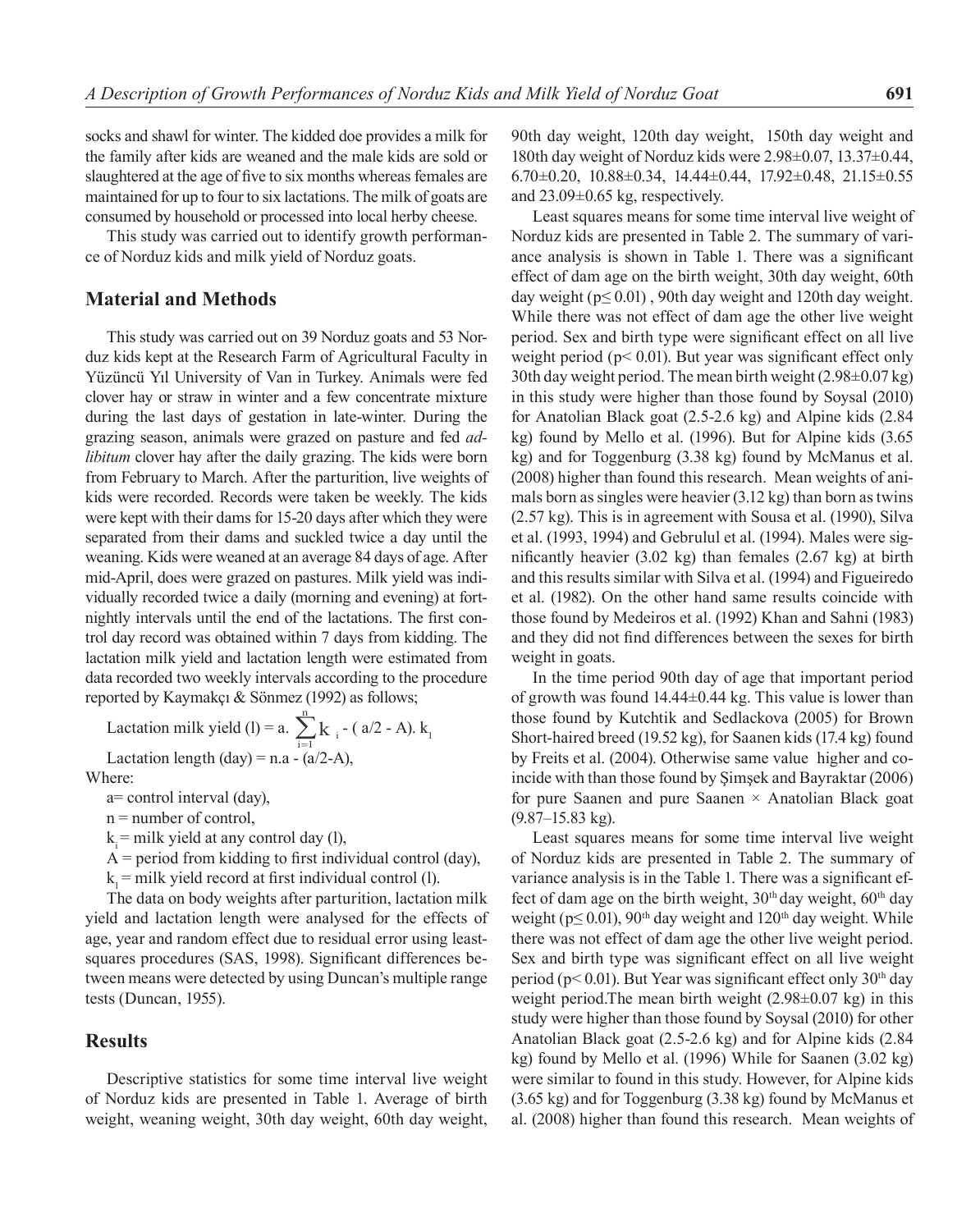## **Table 1**

# **Descriptive statistics for some time interval live weight of Norduz kids**

| <b>Traits</b>                    | Factors           | n               | $X \pm Sx$       | Min   | Max                |
|----------------------------------|-------------------|-----------------|------------------|-------|--------------------|
|                                  | <b>Sex</b>        |                 |                  |       |                    |
|                                  | Male              | 27              | $3.22 \pm 0.09$  | 2.32  | 3.92               |
|                                  | Female            | 26              | $2.74 \pm 0.09$  | 2.00  | 3.80               |
| Birth weight, kg                 |                   |                 |                  |       |                    |
|                                  | Birth type        |                 |                  |       |                    |
|                                  | Single            | 28              | $3.12 \pm 0.11$  | 2.00  | 3.92               |
|                                  | Twin              | 25              | $2.84 \pm 0.09$  | 2.11  | 3.58               |
| Overall                          | $\mathbf{r}$      | $\overline{53}$ | 2.98±0.07        | 2.00  | 3.92               |
|                                  | <b>Sex</b>        |                 |                  |       |                    |
|                                  | Male              | 27              | 14.67±0.64       | 7.57  | 21.14              |
|                                  | Female            | 26              | 12.02±0.49       | 7.43  | 16.14              |
| Weaning weight, kg               |                   |                 |                  |       |                    |
|                                  | Birth type        |                 |                  |       |                    |
|                                  | Single            | 28              | $15.01 \pm 0.45$ | 11.30 | 21.14              |
|                                  | Twin              | 25              | $11.53 \pm 0.61$ | 7.43  | 19.50              |
| Overall                          | $\overline{a}$    | $\overline{53}$ | 13.37±0.44       | 7.43  | 21.14              |
|                                  | $\overline{S}$ ex |                 |                  |       |                    |
|                                  | Male              | 27              | $7.20 \pm 0.30$  | 4.84  | 10.80              |
|                                  | Female            | 26              | $6.18 \pm 0.24$  | 4.57  | 9.26               |
| 30 <sup>th</sup> day weight, kg  |                   |                 |                  |       |                    |
|                                  | Birth type        |                 |                  |       |                    |
|                                  | Single            | 28              | $7.30 \pm 0.28$  | 5.24  | 10.80              |
|                                  | Twin              | 25              | $6.03 \pm 0.22$  | 4.57  | 8.51               |
| Overall                          | $\overline{a}$    | 53              | $6.70 \pm 0.20$  | 4.57  | 10.80              |
|                                  | <b>Sex</b>        |                 |                  |       |                    |
|                                  | Male              | 27              | $11.82 \pm 0.49$ | 7.61  | 17.80              |
|                                  |                   |                 |                  |       |                    |
| $60th$ day weight, kg            | Female            | 26              | $9.89 \pm 0.37$  | 7.21  | 14.10              |
|                                  | Birth type        |                 |                  |       |                    |
|                                  | Single            | 28              | $12.11 \pm 0.43$ | 9.10  | 17.80              |
|                                  | Twin              | 25              | $9.49 \pm 0.37$  | 7.21  | 13.40              |
| Overall                          |                   | 53              | 10.88±0.34       | 7.21  | 17.80              |
|                                  | <b>Sex</b>        |                 |                  |       |                    |
|                                  | Male              | 27              | $15.87 \pm 0.61$ | 9.60  | 23.00              |
|                                  |                   | 26              |                  |       |                    |
| 90 <sup>th</sup> day weight, kg  | Female            |                 | 12.97±0.48       | 9.04  | 17.10              |
|                                  | Birth type        |                 |                  |       |                    |
|                                  | Single            | 28              | $16.15 \pm 0.47$ | 11.90 | 23.00              |
|                                  | Twin              | 25              | $12.53 \pm 0.56$ | 9.04  | 18.60              |
| Overall                          | $\overline{a}$    | $\overline{53}$ | 14.44±0.44       | 9.04  | 23.00              |
|                                  | <b>Sex</b>        |                 |                  |       |                    |
|                                  | Male              | 27              | 19.86±0.63       | 12.90 | 27.30              |
|                                  | Female            | 26              | $15.90 \pm 0.48$ | 11.80 | 20.90              |
| 120 <sup>th</sup> day weight, kg |                   |                 |                  |       |                    |
|                                  | Birth type        |                 |                  |       |                    |
|                                  | Single            | 28              | 19.34±0.60       | 14.00 | 27.30              |
|                                  | Twin              | 25              | $16.32 \pm 0.63$ | 11.80 | 23.50              |
| Overall                          | $\mathbf{r}$      | $\overline{53}$ | $17.92 \pm 0.48$ | 11.80 | $\overline{27.30}$ |
|                                  | <b>Sex</b>        |                 |                  |       |                    |
|                                  | Male              | 26              | 23.54±0.69       | 13.90 | 32.30              |
|                                  | Female            | 26              | $18.76 \pm 0.55$ | 11.80 | 23.90              |
| 150 <sup>th</sup> day weight, kg |                   |                 |                  |       |                    |
|                                  | Birth type        |                 |                  |       |                    |
|                                  | Single            | 28              | 22.57±0.66       | 17.11 | 32.30              |
|                                  | Twin              | 24              | 19.49±0.80       | 11.80 | 26.10              |
| Overall                          |                   | $\overline{52}$ | 21.15±0.55       | 11.80 | 32.30              |
|                                  | <b>Sex</b>        |                 |                  |       |                    |
|                                  | Male              | 18              | $26.36 \pm 0.72$ | 22.06 | 34.10              |
|                                  | Female            | 22              | 20.42±0.98       | 16.60 | 26.00              |
| 180 <sup>th</sup> day weight, kg |                   |                 |                  |       |                    |
|                                  | Birth type        |                 |                  |       |                    |
|                                  | Single            | 23              | 24.16±0.81       | 18.20 | 34.10              |
|                                  | Twin              | 17              | 21.65±0.97       | 16.60 | 29.50              |
| Overall                          | $\overline{a}$    | $\overline{40}$ | 23.09±0.65       | 16.60 | 34.10              |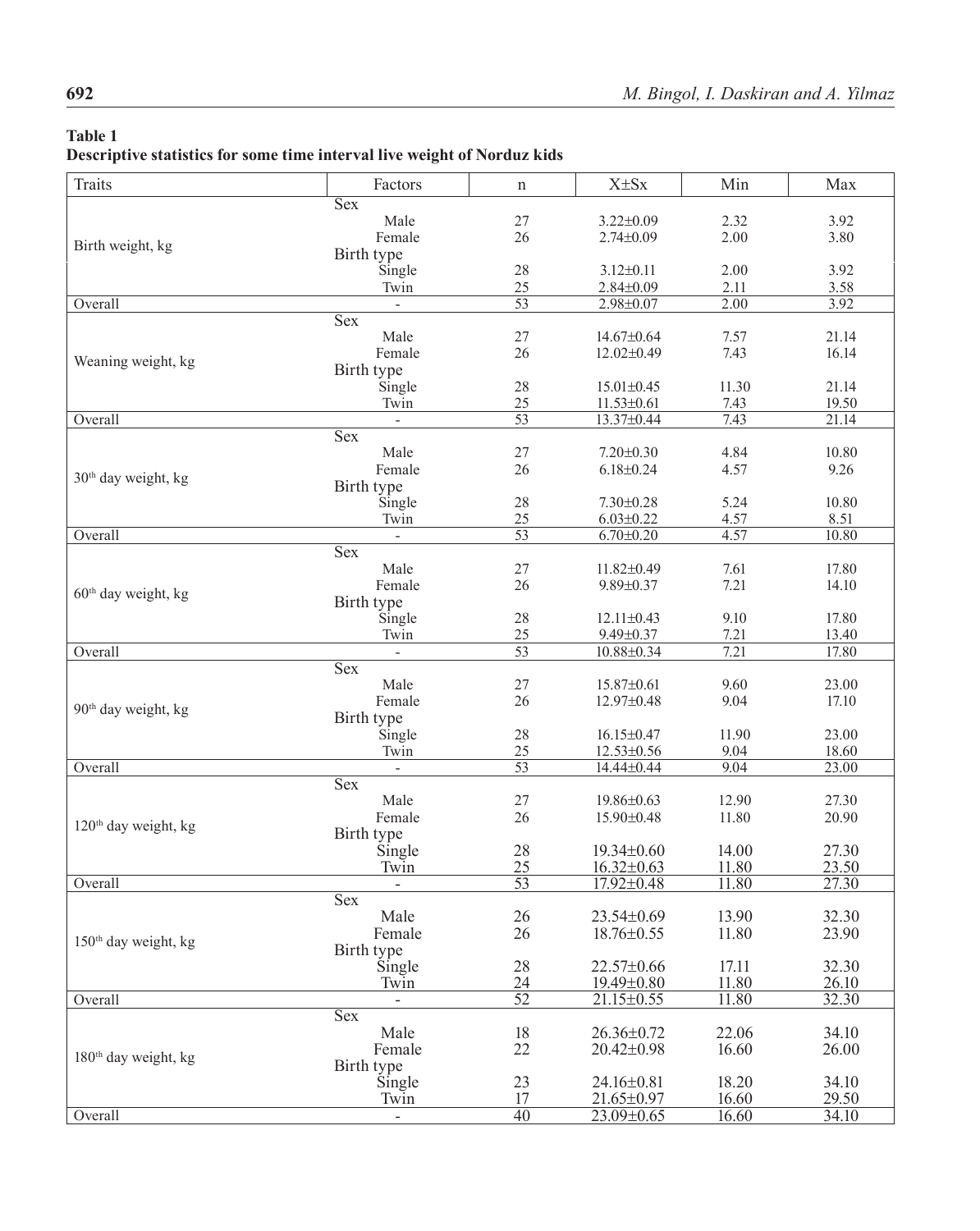#### **Table 2**

**Least squares- means and standart errors (L.S.M±S.E.M ) of body weight (BW, in kg) according to age of dams, sex birth type and year of Norduz kids**

| Factors               | n  | <b>Birth</b><br>weight, kg   | Weaning<br>weight, kg | 30 <sup>th</sup> day<br>weight, kg | $60th$ day<br>weight, kg       | 90 <sup>th</sup> day<br>weight, kg | $120th$ day<br>weight, kg      | n               | 150 <sup>th</sup> day<br>weight, kg | n  | 180 <sup>th</sup> day<br>weight, kg |
|-----------------------|----|------------------------------|-----------------------|------------------------------------|--------------------------------|------------------------------------|--------------------------------|-----------------|-------------------------------------|----|-------------------------------------|
|                       |    | $X \pm Sx$                   | $X \pm Sx$            | $X \pm Sx$                         | $X \pm Sx$                     | $X \pm Sx$                         | $X \pm Sx$                     |                 | $X \pm Sx$                          |    | $X \pm Sx$                          |
| Dam age               |    | $**$                         |                       | $**$                               | $**$                           | $\ast$                             | $\ast$                         |                 |                                     |    |                                     |
| 1                     | 6  | $2.12 \pm 0.13$ <sup>c</sup> | $12.09 \pm 1.06$      | $4.78 \pm 0.42$ <sup>d</sup>       | $8.17 \pm 0.69$ c              | $12.18\pm0.89b$                    | $15.10\pm1.00$ b               | 6               | $18.87 \pm 1.18$ <sup>b</sup>       | 6  | $20.37 \pm 1.12^b$                  |
| $\overline{2}$        | 4  | $2.66 \pm 0.15^b$            | $13.43 \pm 1.20$      | $6.82 \pm 0.48$ <sup>c</sup>       | $9.86 \pm 0.78$ b              | $14.14 \pm 1.01^{ab}$              | $16.60 \pm 1.14$ <sup>ab</sup> | 4               | $20.05 \pm 1.34$ ab                 | 3  | 21.80±1.39ab                        |
| 3                     | 7  | $2.86 \pm 0.11$ <sup>b</sup> | $13.35 \pm 0.88$      | $6.90\pm0.35$ abc                  | $10.55 \pm 0.57$ <sup>ab</sup> | $13.67 \pm 0.75$ <sup>ab</sup>     | $16.87 \pm 0.84$ <sup>ab</sup> | 7               | $20.13\pm0.99$ ab                   |    | 22.37±0.92ab                        |
| $\overline{4}$        | 10 | $2.83 \pm 0.09$ b            | $12.32 \pm 0.73$      | $6.20\pm0.29$ bc                   | 9.95 $\pm$ 0.47 b              | $13.27 \pm 0.61$ <sup>ab</sup>     | $16.95 \pm 0.69$ <sup>ab</sup> | 10 <sup>1</sup> | $19.67 \pm 0.81$<br>ab              | 8  | 23.74±0.85 <sup>a</sup>             |
| 5                     | 15 | $3.25 \pm 0.08$ <sup>a</sup> | $12.82 \pm 0.60$      | $7.16 \pm 0.24$ ab                 | $11.57 \pm 0.39$ <sup>ab</sup> | $15.04 \pm 0.50$ <sup>a</sup>      | $18.77 \pm 0.56$ <sup>a</sup>  |                 | 14 21.76±0.69 ab                    | -7 | 23.89±0.91ª                         |
| 6                     | 11 | $3.33 \pm 0.10$ <sup>a</sup> | 14.84±0.77            | $7.29 \pm 0.31$ <sup>a</sup>       | $11.75 \pm 0.50$ <sup>a</sup>  | $15.10\pm0.65$ <sup>a</sup>        | $19.14 \pm 0.73$ <sup>a</sup>  | 11              | $22.64 \pm 0.87$ <sup>a</sup>       | 9  | $24.40 \pm 0.90$ <sup>a</sup>       |
| <b>Sex</b>            |    | $**$                         | **                    | $**$                               | **                             | **                                 | **                             |                 | **                                  |    | $**$                                |
| Male                  | 27 | $3.02 \pm 0.06$              | $14.46 \pm 0.48$      | $6.74 \pm 0.19$                    | $11.17\pm0.31$                 | $15.30 \pm 0.41$                   | $19.08 \pm 0.46$               | 26              | $22.82 \pm 0.55$                    | 18 | $25.73 \pm 0.60$                    |
| Female                | 26 | $2.67 \pm 0.07$              | $11.83 \pm 0.51$      | $5.84 \pm 0.21$                    | $9.44 \pm 0.33$                | $12.50 \pm 0.43$                   | $15.40 \pm 0.48$               | 26              | $18.22 \pm 0.57$                    | 22 | 19.80±0.59                          |
| Birth type            |    | **                           | $**$                  | $**$                               | **                             | $**$                               | **                             |                 | **                                  |    | $**$                                |
| Single                | 28 | $3.12 \pm 0.06$              | 15.18±0.45            | $7.34 \pm 0.18$                    | $12.17\pm0.29$                 | $16.22 \pm 0.38$                   | $19.34 + 0.42$                 | 28              | $22.60\pm0.50$                      | 23 | $24.57 \pm 0.60$                    |
| Twin                  | 25 | $2.57 \pm 0.07$              | $11.10\pm0.57$        | $5.25 \pm 0.23$                    | $8.45 \pm 0.37$                | $11.58 \pm 0.48$                   | $15.14 \pm 0.54$               | 24              | $18.44 \pm 0.65$                    | 17 | $20.96 \pm 0.71$                    |
| Birth type<br>and sex |    |                              |                       |                                    |                                |                                    |                                |                 |                                     |    |                                     |
| Single male           | 14 | $3.23 \pm 0.08$              | $16.20 \pm 0.65$      | $7.60 \pm 0.26$                    | $12.81 \pm 0.42$               | $17.37 \pm 0.55$                   | 20.97±0.61                     | 14              | $24.57\pm0.73$                      | 11 | 26.97±0.85                          |
| Single<br>female      | 14 | $3.01 \pm 0.09$              | $14.17\pm0.69$        | $7.08 \pm 0.28$                    | $11.52 \pm 0.45$               | $15.07\pm0.58$                     | $17.70 \pm 0.65$               | 14              | $20.63 \pm 0.77$                    | 12 | $22.17+0.81$                        |
| Twin male             | 13 | $2.81 \pm 0.09$              | $12.72 \pm 0.72$      | $5.89 \pm 0.29$                    | $9.54 \pm 0.47$                | $13.22 \pm 0.61$                   | $17.19 \pm 0.68$               | 12              | $21.06\pm0.85$                      | 7  | 24.49±0.98                          |
| Twin female           | 12 | $2.33 \pm 0.10$              | $9.48 \pm 0.75$       | $4.61 \pm 0.30$                    | $7.36 \pm 0.49$                | $9.93 \pm 0.64$                    | $13.09 \pm 0.71$               | 12              | $15.81 \pm 0.84$                    | 10 | $17.42 \pm 0.88$                    |
| Year                  |    |                              |                       | $**$                               |                                |                                    |                                |                 |                                     |    |                                     |
|                       | 21 | $2.84 \pm 0.08$              | $12.93 \pm 0.60$      | $5.84 \pm 0.24$                    | $9.84 \pm 0.39$                | $13.25 \pm 0.51$                   | $16.83 \pm 0.57$               | 20              | $19.95 \pm 0.69$                    | 17 | 21.96±0.75                          |
| $\overline{2}$        | 32 | $2.84 \pm 0.06$              | 13.58±0.45            | $6.74 \pm 0.18$                    | 10.78±0.29                     | $14.55 \pm 0.38$                   | $17.65 \pm 0.43$               | 32              | $21.09 \pm 0.50$                    | 23 | $23.57 \pm 0.59$                    |

\*:P<0.05, \*\*:P<0.01 Mean values with different letters are significantly different

animals born as singles were heavier (3.12 kg) than born as twins (2.57 kg). This is in agreement with Sousa et al. (1990), Silva et al. (1993, 1994) and Gebrulul et al. (1994). Males were significantly heavier (3.02 kg) than females (2.67 kg) at birth and this results similar with Silva et al. (1994) and Figueiredo et al. (1982). On the other hand, same results coincide with those found by Medeiros et al. (1992) Khan and Sahni (1983) and they did not find differences between the sexes for birth weight in goats.

In the period  $90<sup>th</sup>$  day of age that important period of growth was found 14.44±0.44 kg. This value is lower than those found by Kutchtik and Sedlackova (2005) for Brown Short-haired breed (19.52 kg), for Saanen kids (17.4 kg) found by Freits at al. (2004). Otherwise, it value higher and coincide with than those found by Şimşek and Bayraktar (2006) for pure Saanen and pure Saanen × Anatolian Black goat (9.87  $-15.83$  kg).

Descriptive statistics for some daily live weight gain of Norduz kids are presented in Table 3. Descriptive statistics of

the growth of all kids revealed that in the time interval from birth to day 90 of age, birth to day 180 of age, birth to weaning and weaning to day 180 of age for daily weight gain were 0.193 $\pm$ 0.005, 0.145 $\pm$ 0.004, 0.129 $\pm$ 0.005 and 0.323 $\pm$ 0.043 kg, respectively.

Least squares means and standart errors of daily live weight gains of Norduz kids are presented in Table 4. The summary of variance analysis is shown in Table 4. There was a significant effect of dam age on birth –  $30<sup>th</sup>$  day, birth –  $60<sup>th</sup>$  day, birth – 90<sup>th</sup> day, birth – 120<sup>th</sup> day, birth – 150<sup>th</sup> day (p< 0.01), birth  $-180$ <sup>th</sup> day (p< 0.05) except the birth – weaning and weaning – 180<sup>th</sup> day. There was a significant effect of sex on all time intervals. These conditions similar to birth type except the weaning -180th day period. The growth kids are incluenced by number of different factor. Year of kidding were significant in influencing growth rate for birth –  $30<sup>th</sup>$  day (p <0.05) and weaning -180<sup>th</sup> day ( $p < 0.01$ ). Month of kidding was a sinificant source of variation of growth rates before and after weaning. Preweaning growth rates were lower than postweaning. This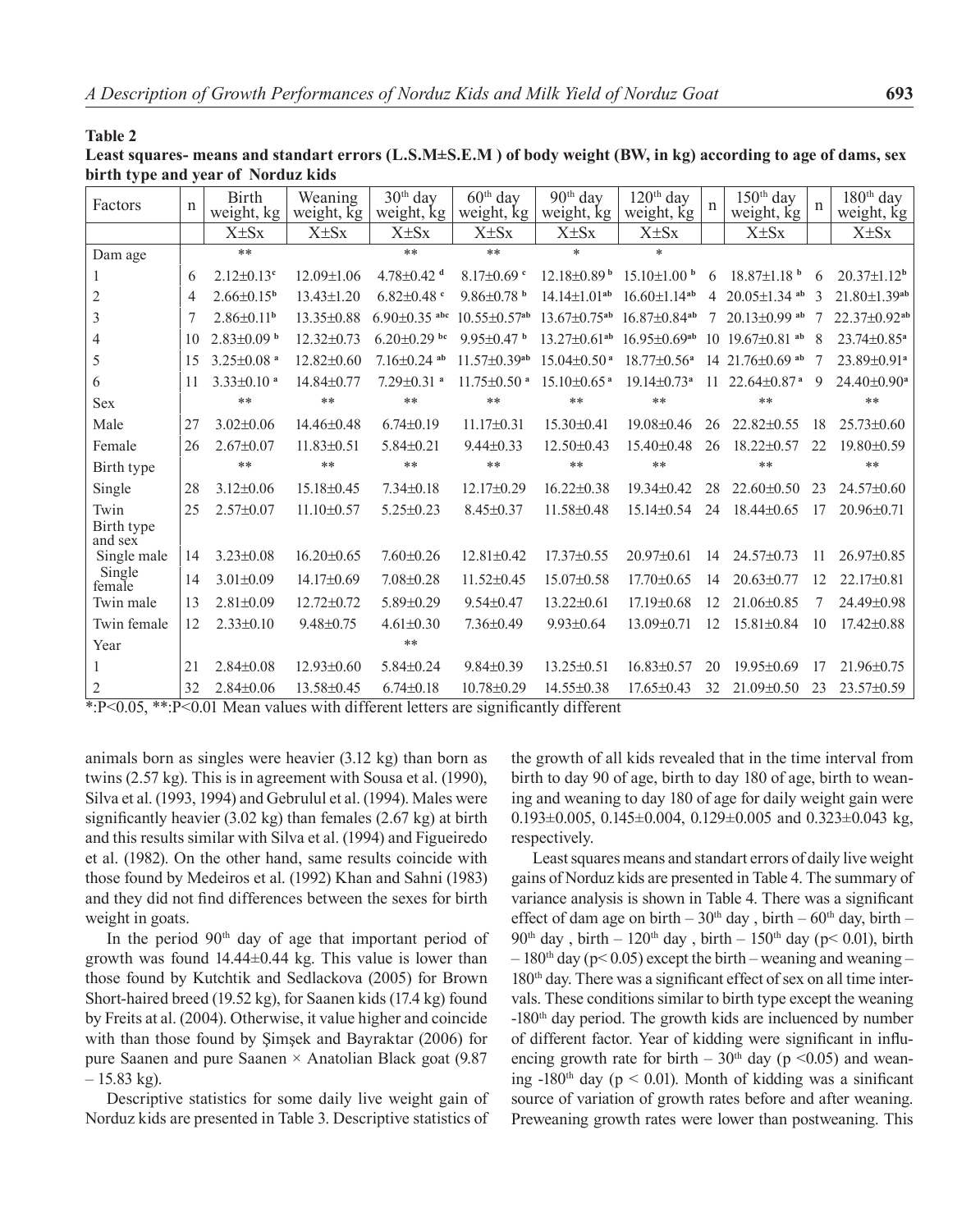may be due to chances in feeding habits at this time of year, but also may be influenced by environmental temperatures and relative air humudity. Year of kidding effect s were ony significant for birth -30<sup>th</sup> day (p<0.05) and weaning – 180<sup>th</sup> day (p< 0.01). Some authors (Barbier et al., 1990; Silva and Araujo, 2000) attributed this to availability and quality of pasture ration, as well as nutritional and sanitary management.

Growth rates in the present study up to weaning (0.129 kg) were higher than for Saanen (0.119 kg), for Toggenburg (0.112), coincience with for Alpin (0.126) found McManus et al. (2008) and coincidence with lower than Saanen (0.136) found by Ceyhan and Karadağ (2009). The evaluation of the effect of sex on growth indicated that males showed the higher growth intensity than females in all time intervals under study. This corresponded with data published by Chavla et al. (1984), Mourad (1993), Ndlovu and Simela (1996), Mourad and Anous (1998) and Portolano et al. (2002). The evaluation of effect of sex on growth intensity in individual time intervals also revealed that the highest daily gain (males  $= 0.402$ ) kg and females  $=0.226$  kg) were recorded in both sexes in time interval of weaning  $-180<sup>th</sup>$  day; these results corresponded with data published by Mourad and Anous (1998). The analysis of the effect of birth type revealed that daily weight gain of single kids was higher than those of twins except the weaning  $-180<sup>th</sup>$  day of period.

The evaluation of the effect of age of dams on the growth of kids indicated that , in contrast to results published by Mourad and Anous (1998), Portolano et al. (2002) and Al – Shorepy et al. (2002) , the effect of this factor on the level of daily live weight gain was statically significant in our experi-

| <b>Table 3</b>                                                    |  |  |
|-------------------------------------------------------------------|--|--|
| Descriptive static for some daily live weight gain of Norduz kids |  |  |

| <b>Traits</b>                                                | Factors        | N  | $X \pm Sx$        | Min   | Max   |
|--------------------------------------------------------------|----------------|----|-------------------|-------|-------|
|                                                              | <b>Sex</b>     |    |                   |       |       |
|                                                              | Male           | 27 | $0.212 \pm 0.007$ | 0.138 | 0.298 |
| Birth $-90$ <sup>th</sup> day                                | Female         | 26 | $0.174 \pm 0.006$ | 0.124 | 0.227 |
| daily live weight gain, kg                                   | Birth type     |    |                   |       |       |
|                                                              | Single         | 28 | $0.214 \pm 0.006$ | 0.154 | 0.298 |
|                                                              | Twin           | 25 | $0.171 \pm 0.007$ | 0.124 | 0.240 |
| Overall                                                      |                | 53 | $0.193 \pm 0.005$ | 0.124 | 0.298 |
|                                                              | <b>Sex</b>     |    |                   |       |       |
|                                                              | Male           | 19 | $0.165 \pm 0.004$ | 0.139 | 0.211 |
| Birth $-180$ <sup>th</sup> day                               | Female         | 22 | $0.128 \pm 0.004$ | 0.108 | 0.165 |
| daily live weight gain, kg                                   | Birth type     |    |                   |       |       |
|                                                              | Single         | 24 | $0.152 \pm 0.005$ | 0.108 | 0.211 |
|                                                              | Twin           | 17 | $0.135 \pm 0.006$ | 0.108 | 0.183 |
| Overall                                                      | $\blacksquare$ | 41 | $0.145 \pm 0.004$ | 0.108 | 0.211 |
|                                                              | <b>Sex</b>     |    |                   |       |       |
|                                                              | Male           | 27 | $0.140 \pm 0.007$ | 0.080 | 0.210 |
| Birth – Weaning $(84th day)$                                 | Female         | 26 | $0.118 \pm 0.004$ | 0.071 | 0.190 |
| daily live weight gain, kg                                   | Birth type     |    |                   |       |       |
|                                                              | Single         | 28 | $0.145 \pm 0.005$ | 0.111 | 0.210 |
|                                                              | Twin           | 25 | $0.111 \pm 0.007$ | 0.071 | 0.190 |
| Overall                                                      |                | 53 | $0.129 \pm 0.005$ | 0.071 | 0.210 |
|                                                              | <b>Sex</b>     |    |                   |       |       |
|                                                              | Male           | 18 | $0.333 \pm 0.083$ | 0.080 | 1.032 |
|                                                              | Female         | 22 | $0.314 \pm 0.038$ | 0.059 | 0.701 |
| Weaning $-180^{\text{th}}$ day<br>daily live weight gain, kg | Birth type     |    |                   |       |       |
|                                                              | Single         | 23 | $0.223 \pm 0.035$ | 0.059 | 0.648 |
|                                                              | Twin           | 17 | $0.457 \pm 0.078$ | 0.080 | 1.032 |
| Overall                                                      | $\frac{1}{2}$  | 40 | $0.323 \pm 0.043$ | 0.059 | 1.032 |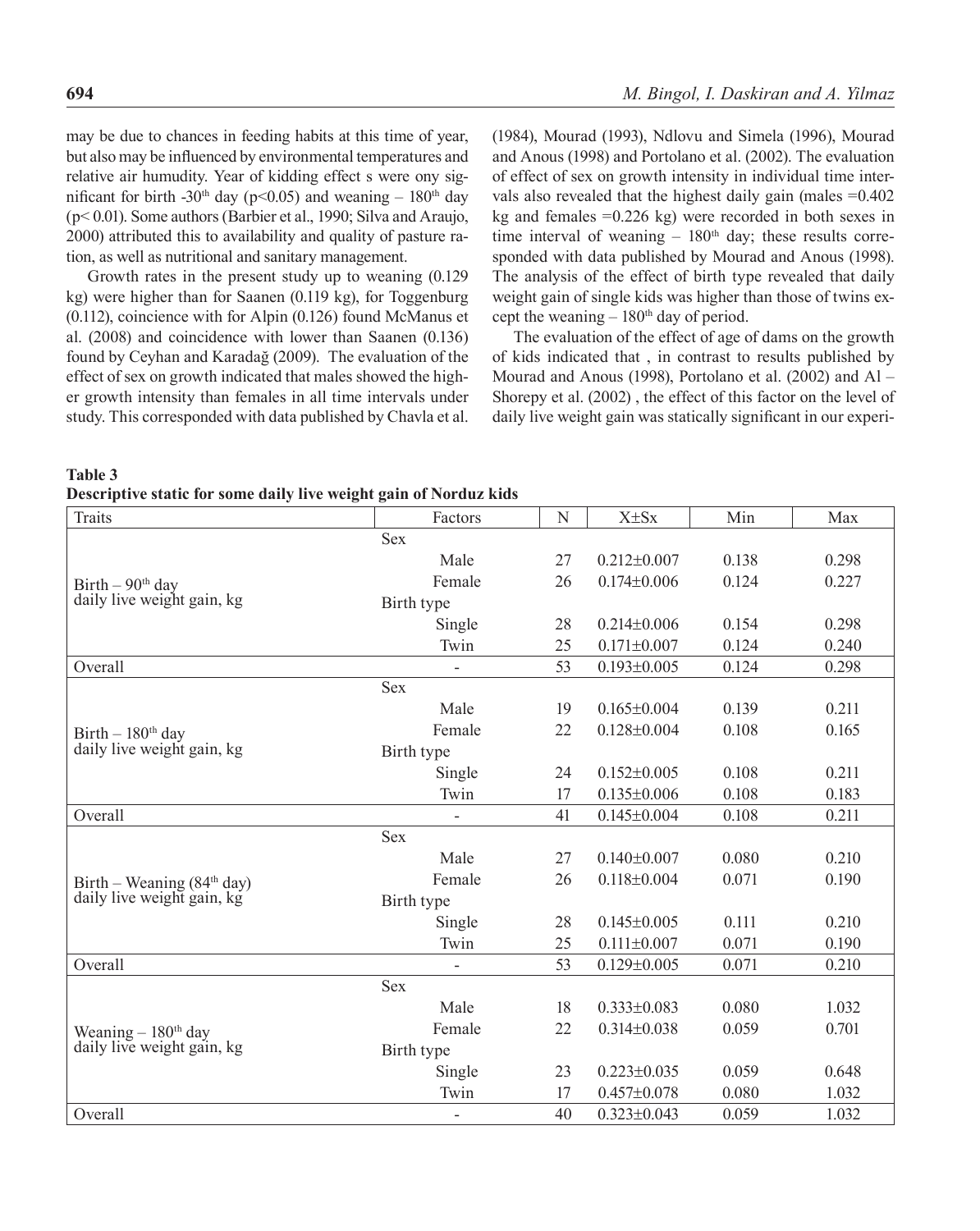ment. ( $p<0.01$ ) except the weaning – 180<sup>th</sup> day period. The most uniform effect of mother's age on the intensity of kids growth was observed in the time interval from weaning to 180th day. The highest daily gain in this time interval was recorded in kids originating from three-year old dams. Kids born to six-year old dams showed the lowest daily live weight gain in all time intervals under study. As far as the effect of year of study on the growth of kids was concer, it was found out that this factor showed significantly effect on the level of daily live weight gain; ony was the interval birth  $-30<sup>th</sup>$  day and weaning -180<sup>th</sup> day.

#### **Milk Yields and Lactation Characteristics**

Decriptive statistics and least square means for the lactation length and lactation milk yield of Norduz goats are presented in Table 5. Averages of lactation length and lactation milk yield of Norduz does were calculated as 227.4±2.67 day and 357.6±17.01 l, respectively. Milk production for Norduz

does were extremely variable ranging from 241.6 to 395.4 litres among the age groups. Lactation length was less variable than lactation milk yield, ranging from 222.2 to 233.8 days. Lactation milk production for Norduz does were 341.4±17.42 and 373.0±27.27 litres for the two successive years.

Least square means of lactation length (day) and lactation milk yield (l) of Norduz goats were 226.4±7.23 day and 347.2±40.06 l, respectively. In the current study there were no differences ( $P > 0.05$ ) in lactation length among the age groups (Table 3). These findings are consistent with the results of studies of Eker et al. (1976). In contrast, it has been reported in studies on other goat breeds that the lactation length was affected by age effects (Tuncel et al., 1976; Sönmez et al., 1974). The lactation milk yield of Norduz goats were lower (P<0.05) in does of one and two years old compared to other age groups. These observations agree with the findings of Mavrogenis and Papachristoforou (1990) on Damascus goats and Crepaldi et al. (1999) on Alphine goats. The

#### **Table 4**

**Least squares - means and standart errors (L.S.M±S.E.M) of daily gains (DG in g) according to age of dams, sex birth type and year of Norduz kids**

| Factors                                                                                            | $\mathbf n$ | day, kg                                                                                           | Birth - $30th$ Birth - $60th$ Birth - $90th$<br>day, kg | day, kg     | Birth -<br>$120th$ day,<br>kg                                                                      | $Birth-$<br>Weaning,<br>kg | n              | Birth -<br>$150th$ day,<br>kg                                                                                               | $\mathbf n$ | Birth -<br>$180th$ day,<br>$k\mathbf{g}$ | $\mathbf n$   | Weaning -<br>$180th$ day,<br>kg |
|----------------------------------------------------------------------------------------------------|-------------|---------------------------------------------------------------------------------------------------|---------------------------------------------------------|-------------|----------------------------------------------------------------------------------------------------|----------------------------|----------------|-----------------------------------------------------------------------------------------------------------------------------|-------------|------------------------------------------|---------------|---------------------------------|
|                                                                                                    |             | $X \pm S_X$                                                                                       | $X \pm S_X$                                             | $X \pm S_X$ | $X \pm S_X$                                                                                        | $X \pm Sx$                 |                | $X \pm Sx$                                                                                                                  |             | $X \pm S_X$                              |               | $X \pm S_X$                     |
| Dam age                                                                                            |             | **                                                                                                | **                                                      | **          | **                                                                                                 | n.s.                       |                | **                                                                                                                          |             | $\ast$                                   |               | n.s.                            |
|                                                                                                    |             | $0.230\pm0.017$ $0.167\pm0.013$ $0.159\pm0.010$ $0.144\pm0.009$ $0.110\pm0.012$ 6 $0.135\pm0.010$ |                                                         |             |                                                                                                    |                            |                |                                                                                                                             | 6           | $0.124\pm0.007$                          | 6             | $0.300\pm0.079$                 |
| 2                                                                                                  |             |                                                                                                   |                                                         |             | $0.289\pm0.019$ $0.210\pm0.014$ $0.187\pm0.012$ $0.158\pm0.010$ $0.131\pm0.014$                    |                            | $\overline{4}$ | $0.126 \pm 0.011$                                                                                                           | 3           | $0.135 \pm 0.008$                        | $\mathcal{E}$ | $0.344\pm0.097$                 |
| 3                                                                                                  |             |                                                                                                   |                                                         |             | $0.305\pm0.014$ $0.233\pm0.011$ $0.183\pm0.009$ $0.163\pm0.007$ $0.119\pm0.010$                    |                            | 7              | $0.153\pm0.008$                                                                                                             | 7           | $0.140 \pm 0.005$                        |               | $0.389 \pm 0.064$               |
| 4                                                                                                  | 10          |                                                                                                   |                                                         |             | $0.301\pm0.011$ $0.212\pm0.009$ $0.179\pm0.007$ $0.165\pm0.006$ $0.119\pm0.008$ 10 $0.154\pm0.007$ |                            |                |                                                                                                                             | 8           | $0.148 \pm 0.005$                        | 8             | $0.357\pm0.060$                 |
| 5                                                                                                  |             | 15 0.347±0.009 0.247±0.007 0.203±0.006 0.186±0.005 0.136±0.007 14 0.168±0.006                     |                                                         |             |                                                                                                    |                            |                |                                                                                                                             | 8           | $0.151 \pm 0.005$                        |               | $0.319 \pm 0.064$               |
| 6                                                                                                  |             | 11 0.354 + 0.012 0.254 + 0.009 0.204 + 0.008 0.185 + 0.006 0.134 + 0.009 11 0.174 + 0.007         |                                                         |             |                                                                                                    |                            |                |                                                                                                                             | 9           | $0.154\pm0.005$                          | 9             | $0.173 \pm 0.063$               |
| <b>Sex</b>                                                                                         |             | **                                                                                                | **                                                      | **          | **                                                                                                 | *                          |                | **                                                                                                                          |             | **                                       |               | **                              |
| Male                                                                                               |             |                                                                                                   |                                                         |             |                                                                                                    |                            |                | 27 0.325±0.008 0.236±0.006 0.203±0.005 0.185±0.004 0.134±0.006 26 0.166±0.005 19 0.160±0.003 18 0.402±0.042                 |             |                                          |               |                                 |
| Female                                                                                             |             |                                                                                                   |                                                         |             |                                                                                                    |                            |                | 26 0.283+0.008 0.205+0.006 0.168+0.005 0.149+0.004 0.115+0.006 26 0.137+0.005 22 0.124+0.003 22 0.226+0.041                 |             |                                          |               |                                 |
| Birth type                                                                                         |             | **                                                                                                | **                                                      | **          | **                                                                                                 | **                         |                | **                                                                                                                          |             | **                                       |               | n.s.                            |
| Single                                                                                             |             |                                                                                                   |                                                         |             |                                                                                                    |                            |                | 28 0.348 ± 0.007 0.258 ± 0.005 0.215 ± 0.004 0.188 ± 0.004 0.146 ± 0.005 28 0.171 ± 0.004 24 0.154 ± 0.003 23 0.274 ± 0.037 |             |                                          |               |                                 |
| Twin                                                                                               |             |                                                                                                   |                                                         |             |                                                                                                    |                            |                | 25 0.260 + 0.009 0.184 + 0.007 0.157 + 0.006 0.146 + 0.005 0.104 + 0.007 24 0.132 + 0.005 17 0.130 + 0.004 17 0.354 + 0.050 |             |                                          |               |                                 |
| Birth type<br>and sex                                                                              |             | n.s.                                                                                              | n.s.                                                    | n.s.        | n.s.                                                                                               | n.s.                       |                | n.s.                                                                                                                        |             | n.s.                                     |               | n.s.                            |
| Single male                                                                                        |             |                                                                                                   |                                                         |             |                                                                                                    |                            |                | 14 0.361±0.010 0.266±0.008 0.228±0.006 0.205±0.005 0.154±0.007 14 0.184±0.006 12 0.168±0.005                                |             |                                          |               | $11 \quad 0.339 + 0.059$        |
| Sinle female                                                                                       |             |                                                                                                   |                                                         |             |                                                                                                    |                            |                | 14 0.336±0.010 0.249±0.008 0.201±0.007 0.171±0.006 0.136±0.008 14 0.159±0.006 12 0.1309±0.005 12 0.209±0.056                |             |                                          |               |                                 |
| Twin male                                                                                          |             | 13 0.290 ± 0.011 0.207 ± 0.009 0.178 ± 0.007 0.164 ± 0.007 0.114 ± 0.008 12 0.147 ± 0.007         |                                                         |             |                                                                                                    |                            |                |                                                                                                                             | $\tau$      | $0.151\pm0.006$                          | $\tau$        | $0.465\pm0.069$                 |
| Twin female                                                                                        |             |                                                                                                   |                                                         |             |                                                                                                    |                            |                | 12 0.231+0.011 0.161+0.009 0.136+0.007 0.127+0.006 0.094+0.009 12 0.116+0.007 10 0.109+0.005 10 0.242+0.061                 |             |                                          |               |                                 |
| Year                                                                                               |             | $\ast$                                                                                            | n.s.                                                    | n.s.        | n.s.                                                                                               | n.s.                       |                | n.s.                                                                                                                        |             | n.s.                                     |               | $**$                            |
|                                                                                                    |             |                                                                                                   |                                                         |             |                                                                                                    |                            |                | 21 0.289±0.009 0.215±0.007 0.179±0.006 0.162±0.005 0.121±0.007 20 0.148±0.006 17 0.137±0.004 17 0.090±0.052                 |             |                                          |               |                                 |
|                                                                                                    |             |                                                                                                   |                                                         |             |                                                                                                    |                            |                | 32 0.319 + 0.007 0.226 + 0.005 0.193 + 0.004 0.173 + 0.004 0.129 + 0.005 32 0.155 + 0.004 24 0.146 + 0.003 23 0.537 + 0.041 |             |                                          |               |                                 |
| $\ast$ $D<0.05$ $\ast\ast$ $D<0.01$ Mean values with different letters are significantly different |             |                                                                                                   |                                                         |             |                                                                                                    |                            |                |                                                                                                                             |             |                                          |               |                                 |

 $\div$  P<0.05, \*\*: P<0.01 Mean values with different letters are significantly different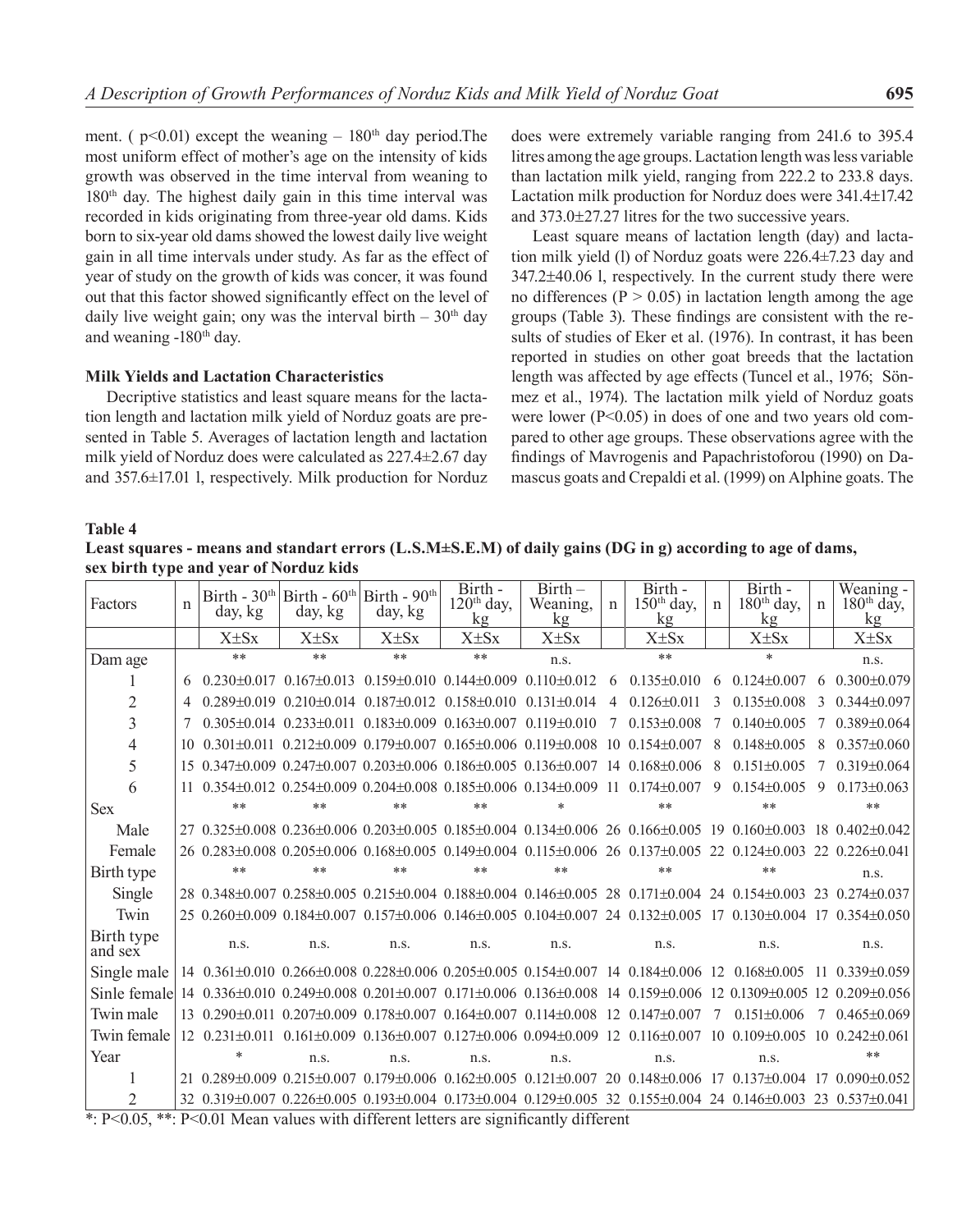lactation milk yield of goats were tend to be higher (P>0.05) in the second year (Table 3). The higher milk yield in second year might be the indirect result of adaptation to the farm and climatic conditions.

Average lactation milk yield of Norduz goats were higher than some native goat breeds of Asia (Bhatnagar & Chawla, 1984; Rai et al., 2000; Rout et al., 2000; Tantia et al., 2001). Similar values to those of Norduz goats in this study have been reported by Keskin & Biçer (2002) on Damascus goats. The lactation milk yield and lactation length of Norduz goats were considerably higher than that of the Hair goats in Turkey (Şengonca et al., 2003). Average lactation milk yield and lactation length of Norduz goats were lower and shorter than in Alpine goats in Italy (Crepaldi et al., 1999), Taurus and Çukurova (Güney et al., 1992) goats in Turkey. Average lactation length of Norduz goats were longer than in some native goat breeds of Asia and Africa (Rai et al., 2000; Tantia et al., 2001).

## **Discussion**

On the basis of the information obtained from the present study it could be concluded that: according to the body measurements and body weight, the Norduz goat is a large size type of goats, and it became clear that there were major differences between the milk yields of Norduz goats and those of other native hair goats in Turkey. Norduz goats have a higher lactation milk yield and longer lactation length than that of the Turkish native hair goats as reported in the literature.

The Norduz goats has the potential to meet and milk the nutritional as well as economic needs of the farmers living in this region. Presently, social and economical problems, involuntary migrations to the cities are of major concern to the sheep-goat breeders of the Norduz region. The role of the Government and policy towards animal genetic resources need to be critically evaluated for the conservation of this type of goat. It can be concluded that conservation of the Norduz goat is of paramount importance and efforts to conserve the breed in an integrated manner should be taken up. However much, this study were realized on the limited population, the Norduz goats could be considered a valuable genetic resource, thanks to their productive characteristics, social functions and rusticity, reasons which well justify their conservation. Finally, we consider it is important to highlight the importance of this type of hair goats, since it is a representation of a culture (historical, social and economic), as well as a valuable genetic resource for the future.

## **Conclusion**

However, relatively small numbers of animals used in the study make it difficult to obtain reliable estimates pertaining to productive performance and body measurements of Norduz goats. Therefore, more detailed and larger scaled experiments are needed to confirm the results on body measurements and productive characteristics of Norduz goats under different farm conditions. Further studies on the Norduz goats' productive and morphological characteristics based on larger sample size under the different environmental conditions would be beneficial for developing conservating strategies. Growth traits and milk yeild in goats in confinement in the Norduz District in Turkey were affected by environmental factors and these should be considered when selecting

#### **Table 5**

**Descriptive statistics and least square means (± standard errors) (kg) for lactation length (day) and lactation milk yield (l) of Norduz goats** 

| Factors |    |                  | Lactation length (day) | Lactation milk yield (1) |                   |                   |       |       |                                 |
|---------|----|------------------|------------------------|--------------------------|-------------------|-------------------|-------|-------|---------------------------------|
|         | n  | Average          | Min.                   | Max.                     | Mean $\pm$ s.e.   | Average           | Min.  | Max.  | Mean $\pm$ s.e.                 |
| Age     |    |                  |                        |                          |                   |                   |       |       |                                 |
|         | 6  | $233.8 + 4.56$   | 214.0                  | 242.0                    | $231.7\pm8.06$    | $241.6 \pm 36.56$ | 175.8 | 412.2 | $219.1\pm44.66^b$               |
| 2       | 3  | $230.3 \pm 5.56$ | 222.0                  | 239.0                    | $227.4 \pm 10.95$ | 332.8±15.47       | 308.3 | 361.4 | $302.9 \pm 60.67$ <sup>ab</sup> |
| 3       |    | $227.2 \pm 6.11$ | 203.0                  | 235.0                    | $227.3 \pm 8.34$  | $354.3 \pm 39.34$ | 258.9 | 454.7 | $354.2\pm46.20^{\circ}$         |
| 4       | 5. | $225.6 \pm 2.73$ | 220.0                  | 234.0                    | $225.7\pm8.34$    | $380.7\pm 69.32$  | 225.4 | 636.3 | $380.7 \pm 46.20$ <sup>a</sup>  |
| 5       | 11 | $2222 + 498$     | 202.0                  | 256.0                    | $221.8 \pm 5.42$  | $395.4 \pm 30.01$ | 290.8 | 629.7 | $391.3 \pm 30.04^a$             |
| 6       | 9  | $229.4 \pm 8.77$ | 183.0                  | 275.0                    | $227.9 \pm 6.42$  | $386.0 \pm 26.85$ | 284.9 | 529.8 | $371.1 \pm 35.57$ <sup>a</sup>  |
| Year    |    |                  |                        |                          |                   |                   |       |       |                                 |
|         | 19 | $225.1 \pm 3.13$ | 202.0                  | 242.0                    | $224.7 \pm 5.15$  | $341.4 \pm 17.42$ | 197.2 | 467.5 | $314.2\pm 28.51$                |
| 2       | 20 | $229.5 \pm 4.07$ | 183.0                  | 275.0                    | $229.3 + 4.76$    | $373.0 \pm 27.27$ | 175.8 | 636.3 | $358.9 \pm 26.35$               |
| Overall | 39 | $227.4 \pm 2.67$ | 183.0                  | 275.0                    | $226.4 \pm 7.23$  | $357.6 \pm 17.01$ | 175.8 | 636.3 | $347.2 \pm 40.06$               |
|         |    |                  |                        |                          |                   |                   |       |       |                                 |

\*, P<0.05; a, b: Mean values with different letters are significantly different (P<0.05).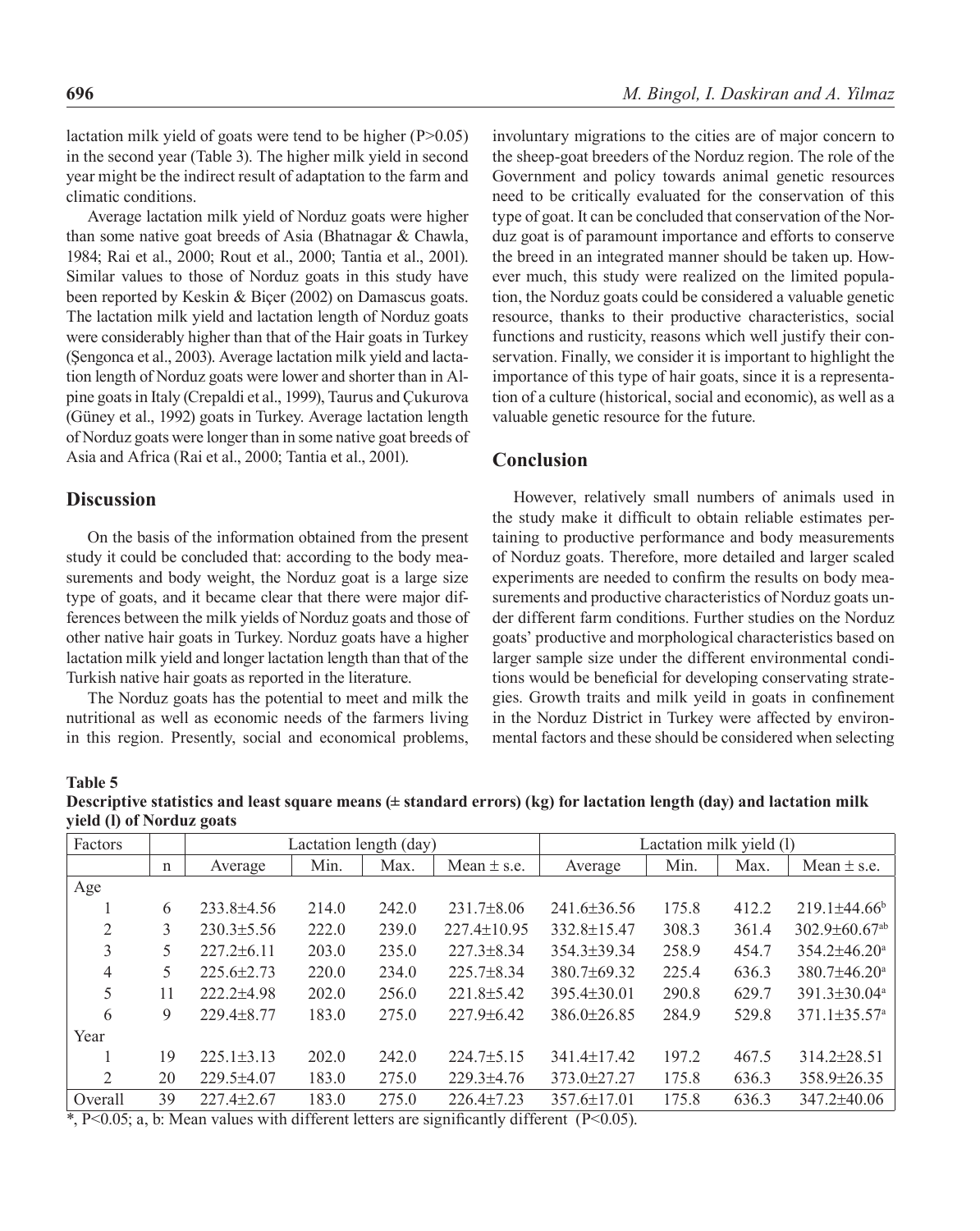breeding seasons . Selection for growth rate should result in a reduction in age at marketing and an increase in body weight at maturity. Norduz goats were shown to be faster growing and higher milk yield than the many other breeds according to the alot of literature.

## **References**

- **Al-Shorepy, S. A., S. A. Alhadrami and K. Abdulwahab**, 2002. Genetic and phenotypic parameters for early growth traits in Emirati goat. *Small Ruminant Res*., **45:** 217–223.
- **Anonymous**, 2012. Turkish Statistical Institute. *TURKSTAT*. www. tuik.gov.tr
- **Barbieri, M. E., E. A. P. Figueiredo and A. A.Simplicio,** 1990. Produção de leite de cabra meio sangue Pardo Alpino- Moxotó, em Sobral, Ceará.Sociedade Brasileira de Zootecnia, *Reuniao Anual,* 27. Campinas, Anais. Campinas, p. 408.
- **Bhatnagar, D. S. and D. S. Chawla**, 1984. Performance of Beetal, Alphine and Saanen goats under stall fed conditions. *Indian Journal of Dairy Research,* **3:** 55-59.
- **Ceyhan, A. and O. Karadağ**, 2009. Marmara Hayvancılık Araştırma Enstitüsünde Yetiştirilen Saanen Keçilerin Bazı Tanımlayıcı Özellikleri. *Ankara Üniversitesi Ziraat Fakültesi Tarım Bilimleri Dergisi,* **15** (2): 196-203 (Tr).
- **Chavla, S. D., S. Nagpal and D. S. Bhatnagar**, 1984.Variation in body weight-gain of Beetal, Alpine and Saanen goats. *Indian J. Sci*., **54:** 711–714.
- **Crepaldi, P., M. Corti and M. Cicogna,** 1999. Factors affecting milk production and prolificacy of Alpine goats in Lombardy (Italy). *Small Rumin. Res*., **32:** 83-88.143 pp., ISSN 1300-4328.
- **Daskiran, I., F .Cedden and M. Bingöl,** 2004. Norduz Goat of East Anatolia. *Journal of Animal and Veterinary Advances,* **3** (12): 881-883.
- **Duncan, D. B.**, 1955. Multiple range and multiple F-test. *Biometrics,* **11:** 1-42.
- **Eker, M., E. Tuncel, Y. Aşkın and S. M. Yener**, 1976. Ankara Üniversitesi Ziraat Fakültesi'nde yetiştirilen Saanen x Kilis melezi sütçü keçilerde süt verimi ile ilgili özellikler. Some milk production characteristics of Saanen x Kilis crossbred dairy goats raised at the Faculty of Agriculture University of Ankara. *The Yearbook of Faculty of Agriculture, University of Ankara,* **26** (2): 451-462 (Tr).
- **Figueiredo, E. A. P., A. A. Simplicio, C. Bellaver and K. P. Pant**, 1982. Evaluation of goat breeds in tropical northeast Brazil. A study of birth-related traits of native and exotic goat breeds. *Pesquisa Agropecuária Brasileira*, **17** (4): 643-650.
- **Freits, V. J. F., E. S.Lopes- Junior, D. Randino, V. J. F. Freitas, E. S. Lopes-Junior, D. Rondina, C. S. B. Salmito-Vanderley, H. O. Salles, A. A.Simplício, G. Baril and J. Saumande**, 2004. Puberty in Anglo-Nubian and Saanen female kids raised in the semi-arid of north-eastern Brazil. *Small Ruminant Research,* **53** (1-2): 167-172.
- **Gebrelul, S. and L. S. M. Iheanacho,** 1994. Genetic and nongenetic effects on growth and mortality of Alpine, Nubian and

crossbred kids. *Small Ruminant Research,* **13:** 169-176.

- **Gökdal, Ö.,** 1998. The milk yield, reproductive performance, some body measurements and growth characteristics of Karakaş sheep. *Yüzüncü Yıl Üniv., Fen Bil. Enst. Doktora tezi (Ph.D. Thesis),* 107 pp.Van. Turkey (Tr).
- **Güney, O., O. Biçer and O. Torun**, 1992. Fertility, prolificacy and milk production in Çukurova and Taurus dairy goats under subtropical conditions in Turkey. *Small Rumin. Res*., **7:** 265-269.
- **Karaca, O., Y. Vanlı, M. Kaymakçı, T. Altın and A. Kaygısız**, 1993. Sociological, economic and genetic aspects of sheep breeding in Eastern Anatolia*. YYÜ Araştırma Fonu Başkanlığı*, 90.ZF. 071 nolu proje kesin sonuç raporu (Tr).
- **Kaymakçı, M. and R. Sönmez**, 1992. Sheep Production. Hasad Publishing. *Hasad Hayvancılık serisi:3*, İstanbul (Tr).
- **Keskin, M. and O. Biçer**, 2002. Effects of milk replacer on kid growth and farm profitability in the Shami goat. *Turk. J. Vet. Anim. Sci.,* **26:** 1133-1136.
- **Khan, B. U. K. L.,** 1983. Pre-weights and linear body measurement in Jamunapari goats under semi-arid for conditions. *Indian Journal Animal Science,* **53** (8): 385-388.
- **Kuchtik, J. and H. Sedlackova,** 2005. Effect of some non-genetic factors on the growth of kids of the brown shorth – haired breed. *Czech Journal Anim.Sci*., **50** (3): 104-108.
- **Mavrogenis, A. P. and C. Papachristoforou,** 1990. Use of part lactation records for selection in Chios sheep and Damascus goats. Agris. Res. Inst. *Ministry of Agriculture and Natural Resources, Technical Bulletin* 122, 7pp. Nicosia.
- **McManus, C., G. S. Filho, H. Louvandini, L. L. Dias, R. A. Teixeira and L. S. Murata**, 2008. Growth of Saanen, Alpine and Toggenburg goats in the federal district, Brazil. *Genetic and Environmental Factors. Ciencia Animal Brasileria*, **9** (1): 68-75.
- **Medeiros, L. F. D., L. S. Coutinho, J. C. D.Souza, L. C. Liseu and L. B. Batista,** 1992. Crescimento comparativo de cabritos *comuns (sem raça definida) e cruzados com Anglo-Nubianos no estado do Rio de Janeiro. Sociedade Brasileira de Zootecnia, Reuniaoanual, 29. lavras. Anais. lavras*. p. 115.
- **Mello, A. A., N. N. Barros and J. V. Alves**, 1996. Características de crescimento na fase dealeitamento em caprinos das raças Anglo-nubiana, Alpine e Saanen em Sobral, Ceará. *Sociedade Brasileira de Zootecnia, Reuniao Anual*, 33., fortaleza, Anais... fortaleza.
- **Mourad, M.,** 1993. Reproductive-performance of Alpine and Zaraibi goats and growth of their first cross in Egypt. *Small Ruminant Res*., **12:** 379–384.
- **Mourad, M. and M. R. Anous,** 1998. Estimates of genetic and phenotypic parameters of some growth traits in Common African and Alpine crossbred goats. *Small Ruminant Res*., **27:** 197–202.
- **Ndlovu, L. R. and L. Simela**, 1996. Effect of season of birthand sex of kid on the production of live weaned single born kids in smallholder East African goat flocks in North East. Zimbabwe. *Small Ruminant Res*., **22** (1–6): 160-162.
- **Portolano, B., M. Todaro, R. Finocchiaro and J. H. B. C. M. Van Kaam**, 2002. Estimation of the genetic and phenotypic